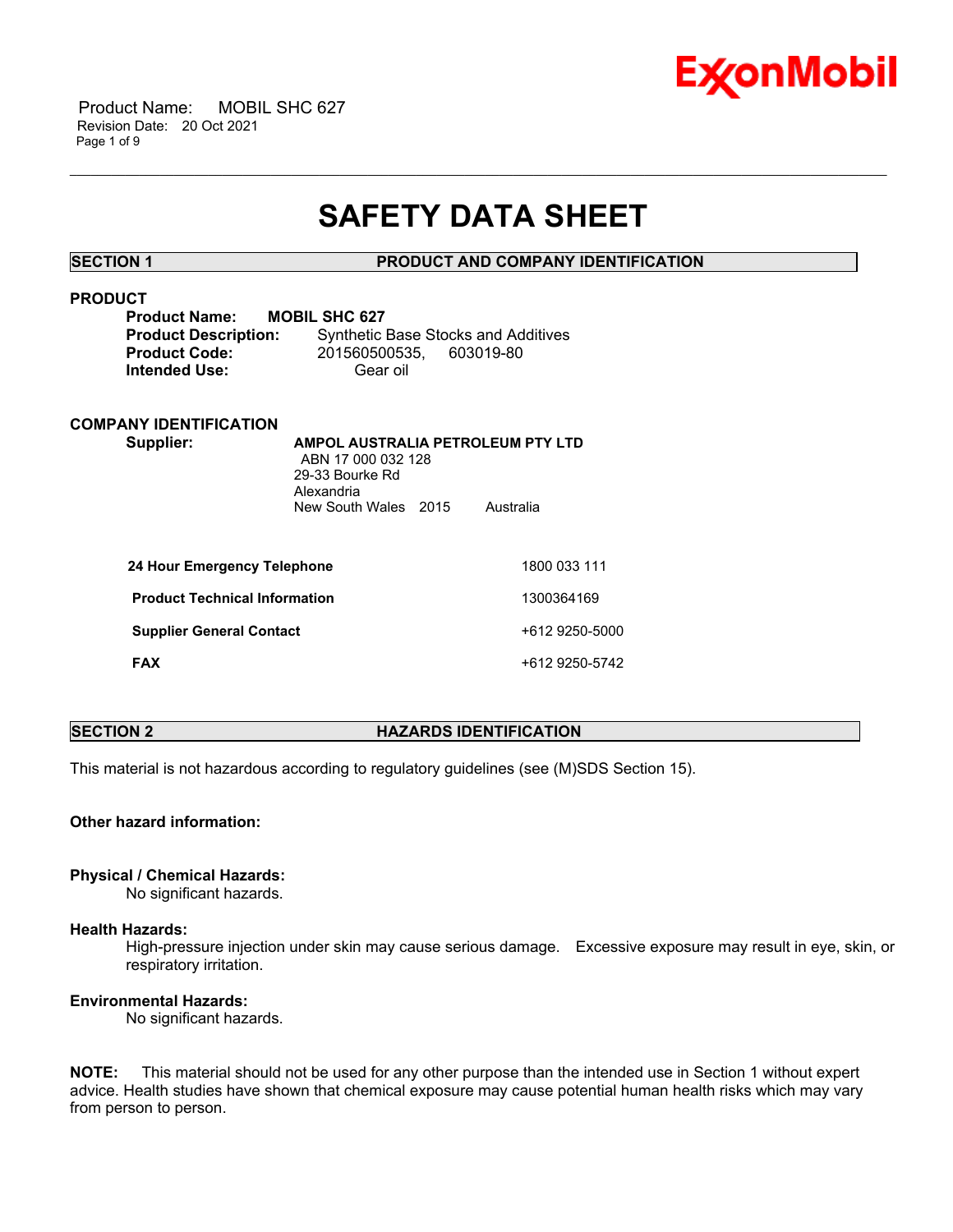

 Product Name: MOBIL SHC 627 Revision Date: 20 Oct 2021 Page 2 of 9

#### **SECTION 3 COMPOSITION / INFORMATION ON INGREDIENTS**

This material is defined as a mixture.

#### **Hazardous Substance(s) or Complex Substance(s) required for disclosure**

| <b>Name</b>                                        | CAS#       | Concentration* | <b>GHS Hazard Codes</b> |
|----------------------------------------------------|------------|----------------|-------------------------|
| <b>11-DECENE. TETRAMER AND TRIMER HYDROGENATED</b> | 68649-12-7 | 40 - < 50%     | H304                    |
| <b>IPHOSPHORIC ACID. METHYLPHENYL DIPHENYL</b>     | 26444-49-5 | $0.1 - 5.25\%$ | H400(M factor 1),       |
| <b>IESTER</b>                                      |            |                | $H410(M$ factor 1)      |
| <b>ITRIPHENYL PHOSPHATE</b>                        | 115-86-6   | $0.1 - 5.25\%$ | H400(M factor 1), H411  |

\_\_\_\_\_\_\_\_\_\_\_\_\_\_\_\_\_\_\_\_\_\_\_\_\_\_\_\_\_\_\_\_\_\_\_\_\_\_\_\_\_\_\_\_\_\_\_\_\_\_\_\_\_\_\_\_\_\_\_\_\_\_\_\_\_\_\_\_\_\_\_\_\_\_\_\_\_\_\_\_\_\_\_\_\_\_\_\_\_\_\_\_\_\_\_\_\_\_\_\_\_\_\_\_\_\_\_\_\_\_\_\_\_\_\_\_\_\_

\* All concentrations are percent by weight unless ingredient is a gas. Gas concentrations are in percent by volume. Other ingredients determined not to be hazardous up to 100%.

#### **SECTION 4 FIRST AID MEASURES**

#### **INHALATION**

Remove from further exposure. For those providing assistance, avoid exposure to yourself or others. Use adequate respiratory protection. If respiratory irritation, dizziness, nausea, or unconsciousness occurs, seek immediate medical assistance. If breathing has stopped, assist ventilation with a mechanical device or use mouth-to-mouth resuscitation.

#### **SKIN CONTACT**

Wash contact areas with soap and water. If product is injected into or under the skin, or into any part of the body, regardless of the appearance of the wound or its size, the individual should be evaluated immediately by a physician as a surgical emergency. Even though initial symptoms from high pressure injection may be minimal or absent, early surgical treatment within the first few hours may significantly reduce the ultimate extent of injury.

#### **EYE CONTACT**

Flush thoroughly with water. If irritation occurs, get medical assistance.

### **INGESTION**

First aid is normally not required. Seek medical attention if discomfort occurs.

#### **NOTE TO PHYSICIAN**

None

#### **SECTION 5 FIRE FIGHTING MEASURES**

#### **EXTINGUISHING MEDIA**

**Appropriate Extinguishing Media:** Use water fog, foam, dry chemical or carbon dioxide (CO2) to extinguish flames.

**Inappropriate Extinguishing Media:** Straight streams of water

#### **FIRE FIGHTING**

**Fire Fighting Instructions:** Evacuate area. Prevent run-off from fire control or dilution from entering streams, sewers or drinking water supply. Fire-fighters should use standard protective equipment and in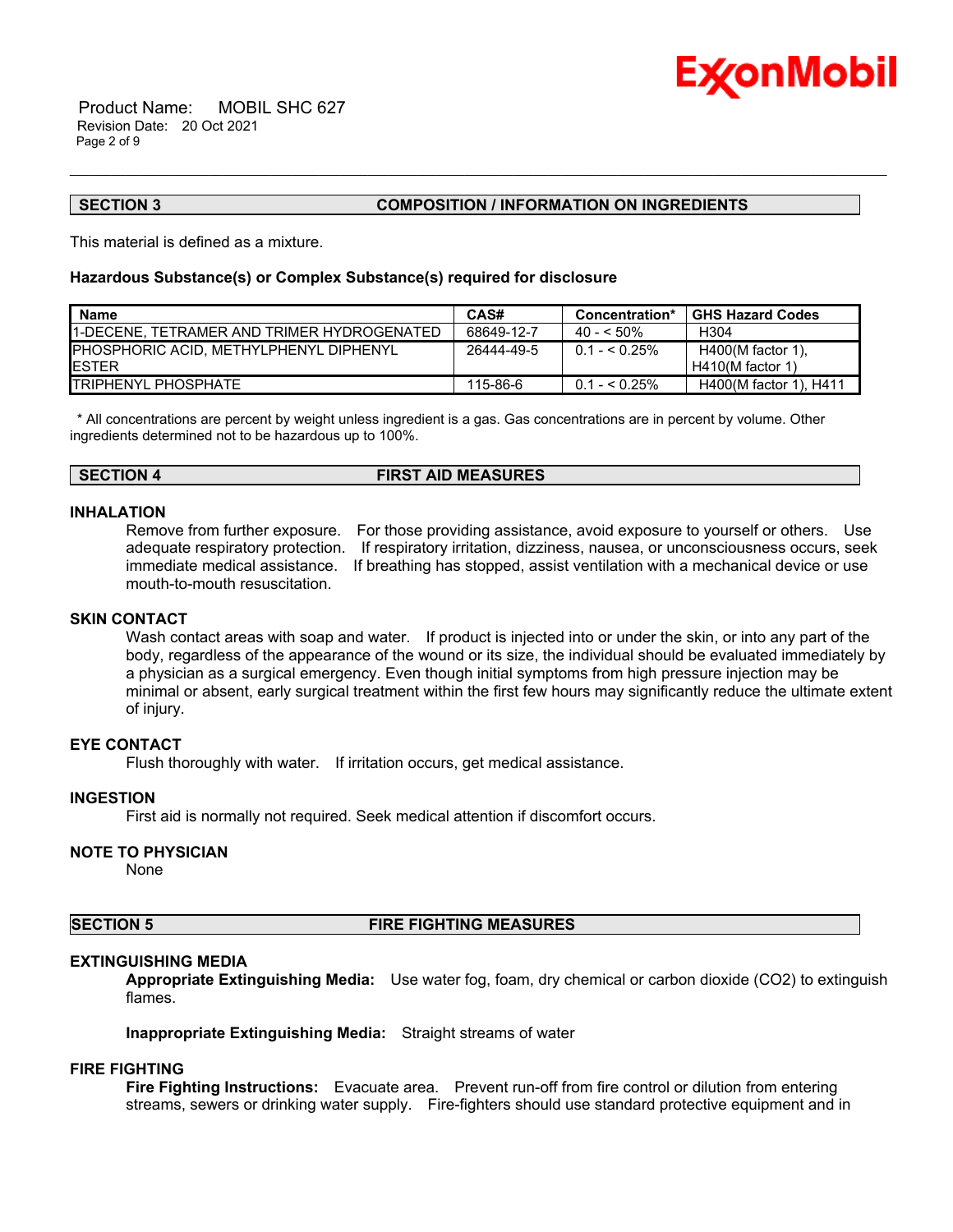

 Product Name: MOBIL SHC 627 Revision Date: 20 Oct 2021 Page 3 of 9

> enclosed spaces, self-contained breathing apparatus (SCBA). Use water spray to cool fire exposed surfaces and to protect personnel.

\_\_\_\_\_\_\_\_\_\_\_\_\_\_\_\_\_\_\_\_\_\_\_\_\_\_\_\_\_\_\_\_\_\_\_\_\_\_\_\_\_\_\_\_\_\_\_\_\_\_\_\_\_\_\_\_\_\_\_\_\_\_\_\_\_\_\_\_\_\_\_\_\_\_\_\_\_\_\_\_\_\_\_\_\_\_\_\_\_\_\_\_\_\_\_\_\_\_\_\_\_\_\_\_\_\_\_\_\_\_\_\_\_\_\_\_\_\_

**Hazardous Combustion Products:** Aldehydes, Incomplete combustion products, Oxides of carbon, Smoke, Fume, Sulphur oxides

#### **FLAMMABILITY PROPERTIES**

**Flash Point [Method]:** >210°C (410°F) [ASTM D-92] **Flammable Limits (Approximate volume % in air):** LEL: 0.9 UEL: 7.0 **Autoignition Temperature:** N/D

#### **SECTION 6 ACCIDENTAL RELEASE MEASURES**

### **NOTIFICATION PROCEDURES**

In the event of a spill or accidental release, notify relevant authorities in accordance with all applicable regulations.

#### **PROTECTIVE MEASURES**

Avoid contact with spilled material. See Section 5 for fire fighting information. See the Hazard Identification Section for Significant Hazards. See Section 4 for First Aid Advice. See Section 8 for advice on the minimum requirements for personal protective equipment. Additional protective measures may be necessary, depending on the specific circumstances and/or the expert judgment of the emergency responders.

#### **SPILL MANAGEMENT**

**Land Spill:** Stop leak if you can do so without risk. Recover by pumping or with suitable absorbent.

**Water Spill:** Stop leak if you can do so without risk. Confine the spill immediately with booms. Warn other shipping. Remove from the surface by skimming or with suitable absorbents. Seek the advice of a specialist before using dispersants.

Water spill and land spill recommendations are based on the most likely spill scenario for this material; however, geographic conditions, wind, temperature, (and in the case of a water spill) wave and current direction and speed may greatly influence the appropriate action to be taken. For this reason, local experts should be consulted. Note: Local regulations may prescribe or limit action to be taken.

#### **ENVIRONMENTAL PRECAUTIONS**

Large Spills: Dyke far ahead of liquid spill for later recovery and disposal. Prevent entry into waterways, sewers, basements or confined areas.

#### **SECTION 7 HANDLING AND STORAGE**

#### **HANDLING**

Prevent small spills and leakage to avoid slip hazard. Material can accumulate static charges which may cause an electrical spark (ignition source). When the material is handled in bulk, an electrical spark could ignite any flammable vapors from liquids or residues that may be present (e.g., during switch-loading operations). Use proper bonding and/or earthing procedures. However, bonding and earthing may not eliminate the hazard from static accumulation. Consult local applicable standards for guidance. Additional references include American Petroleum Institute 2003 (Protection Against Ignitions Arising out of Static, Lightning and Stray Currents) or National Fire Protection Agency 77 (Recommended Practice on Static Electricity) or CENELEC CLC/TR 50404 (Electrostatics - Code of practice for the avoidance of hazards due to static electricity).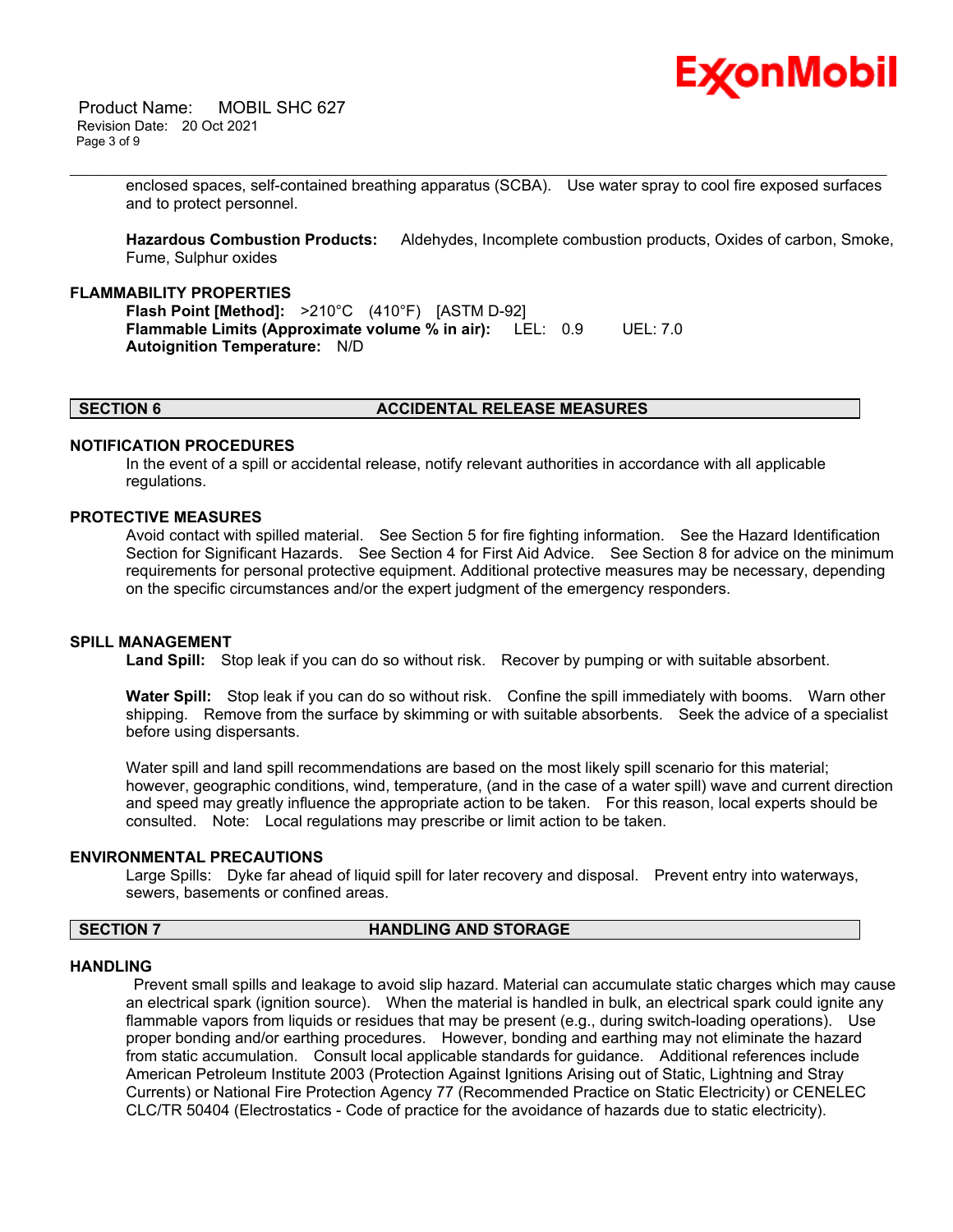

#### **Static Accumulator:** This material is a static accumulator.

#### **STORAGE**

The type of container used to store the material may affect static accumulation and dissipation. Do not store in open or unlabelled containers. Keep away from incompatible materials.

\_\_\_\_\_\_\_\_\_\_\_\_\_\_\_\_\_\_\_\_\_\_\_\_\_\_\_\_\_\_\_\_\_\_\_\_\_\_\_\_\_\_\_\_\_\_\_\_\_\_\_\_\_\_\_\_\_\_\_\_\_\_\_\_\_\_\_\_\_\_\_\_\_\_\_\_\_\_\_\_\_\_\_\_\_\_\_\_\_\_\_\_\_\_\_\_\_\_\_\_\_\_\_\_\_\_\_\_\_\_\_\_\_\_\_\_\_\_

Material is defined under the National Standard [NOHSC:1015] Storage and Handling of Workplace Dangerous Goods. **SECTION 8 EXPOSURE CONTROLS / PERSONAL PROTECTION**

### **EXPOSURE LIMIT VALUES**

#### **Exposure limits/standards (Note: Exposure limits are not additive)**

| <b>Substance Name</b>                         | Form                               | Limit/Standard |                  | <b>Note</b> | <b>Source</b> |
|-----------------------------------------------|------------------------------------|----------------|------------------|-------------|---------------|
| 1-DECENE. TETRAMER AND<br>TRIMER HYDROGENATED | Aerosols<br>(thoracic<br>fraction) | TWA            | $5 \text{ mg/m}$ |             | ExxonMobil    |
| TRIPHENYL PHOSPHATE                           |                                    | TWA            | $3 \text{ mg/m}$ |             | Australia WES |
| TRIPHENYL PHOSPHATE                           |                                    | TWA            | $3 \text{ mg/m}$ |             | ACGIH         |

#### **Exposure limits/standards for materials that can be formed when handling this product:**

NOTE: Limits/standards shown for guidance only. Follow applicable regulations.

### **Biological limits**

No biological limits allocated.

### **ENGINEERING CONTROLS**

The level of protection and types of controls necessary will vary depending upon potential exposure conditions. Control measures to consider:

No special requirements under ordinary conditions of use and with adequate ventilation.

#### **PERSONAL PROTECTION**

Personal protective equipment selections vary based on potential exposure conditions such as applications, handling practices, concentration and ventilation. Information on the selection of protective equipment for use with this material, as provided below, is based upon intended, normal usage.

**Respiratory Protection:** If engineering controls do not maintain airborne contaminant concentrations at a level which is adequate to protect worker health, an approved respirator may be appropriate. Respirator selection, use, and maintenance must be in accordance with regulatory requirements, if applicable. Types of respirators to be considered for this material include:

#### **Particulate**

No special requirements under ordinary conditions of use and with adequate ventilation.

For high airborne concentrations, use an approved supplied-air respirator, operated in positive pressure mode. Supplied air respirators with an escape bottle may be appropriate when oxygen levels are inadequate,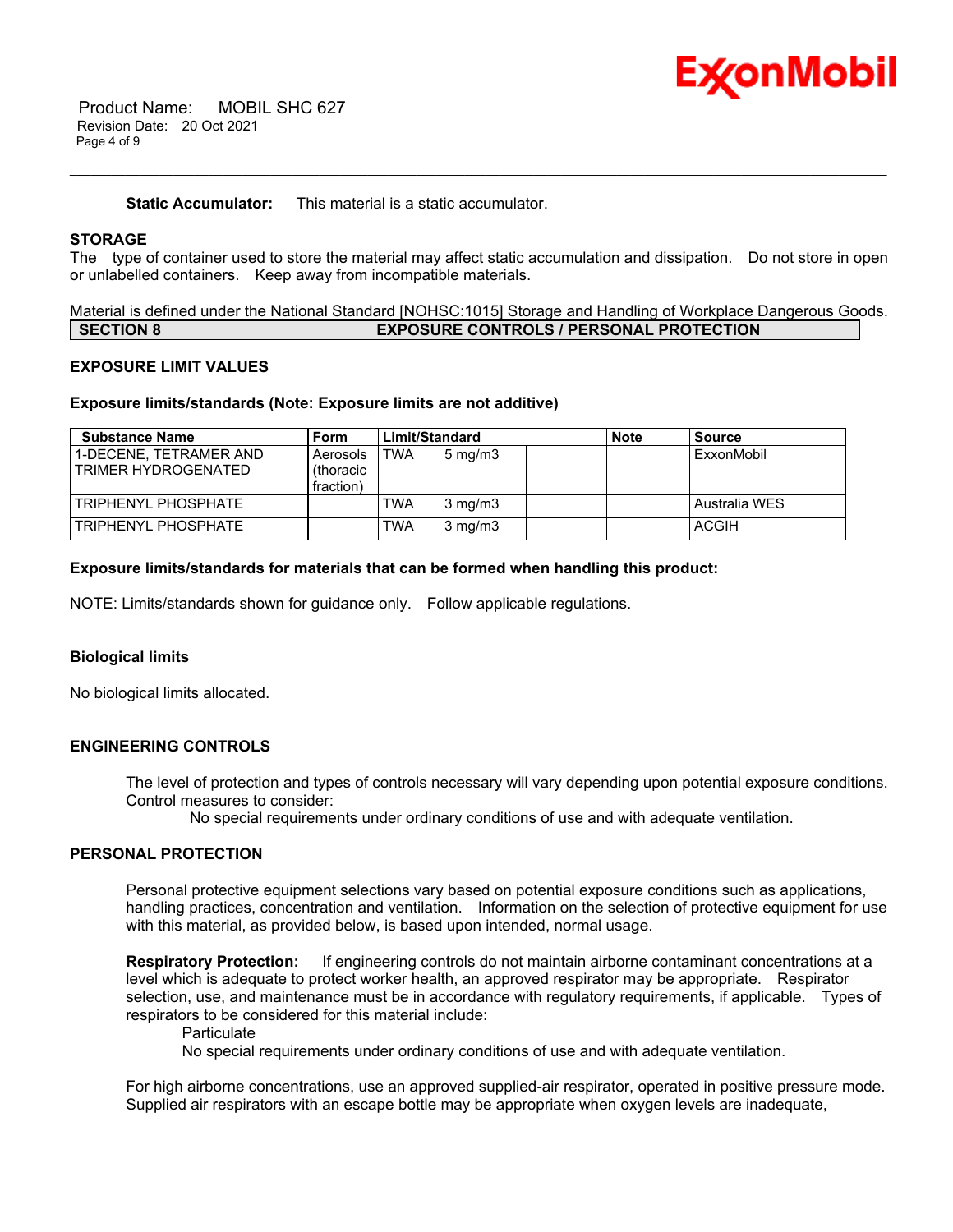Product Name: MOBIL SHC 627 Revision Date: 20 Oct 2021 Page 5 of 9



gas/vapour warning properties are poor, or if air purifying filter capacity/rating may be exceeded.

\_\_\_\_\_\_\_\_\_\_\_\_\_\_\_\_\_\_\_\_\_\_\_\_\_\_\_\_\_\_\_\_\_\_\_\_\_\_\_\_\_\_\_\_\_\_\_\_\_\_\_\_\_\_\_\_\_\_\_\_\_\_\_\_\_\_\_\_\_\_\_\_\_\_\_\_\_\_\_\_\_\_\_\_\_\_\_\_\_\_\_\_\_\_\_\_\_\_\_\_\_\_\_\_\_\_\_\_\_\_\_\_\_\_\_\_\_\_

**Hand Protection:** Any specific glove information provided is based on published literature and glove manufacturer data. Glove suitability and breakthrough time will differ depending on the specific use conditions. Contact the glove manufacturer for specific advice on glove selection and breakthrough times for your use conditions. Inspect and replace worn or damaged gloves. The types of gloves to be considered for this material include:

Nitrile,Viton

No protection is ordinarily required under normal conditions of use.

**Eye Protection:** If contact is likely, safety glasses with side shields are recommended.

**Skin and Body Protection:** Any specific clothing information provided is based on published literature or manufacturer data. The types of clothing to be considered for this material include:

No skin protection is ordinarily required under normal conditions of use. In accordance with good industrial hygiene practices, precautions should be taken to avoid skin contact.

**Specific Hygiene Measures:** Always observe good personal hygiene measures, such as washing after handling the material and before eating, drinking, and/or smoking. Routinely wash work clothing and protective equipment to remove contaminants. Discard contaminated clothing and footwear that cannot be cleaned. Practise good housekeeping.

### **ENVIRONMENTAL CONTROLS**

Comply with applicable environmental regulations limiting discharge to air, water and soil. Protect the environment by applying appropriate control measures to prevent or limit emissions.

### **SECTION 9 PHYSICAL AND CHEMICAL PROPERTIES**

**Note: Physical and chemical properties are provided for safety, health and environmental considerations only and may not fully represent product specifications. Contact the Supplier for additional information.**

#### **GENERAL INFORMATION**

**Physical State:** Liquid **Colour:** Orange **Odour:** Characteristic **Odour Threshold:** N/D

### **IMPORTANT HEALTH, SAFETY, AND ENVIRONMENTAL INFORMATION**

**Relative Density (at 15 °C):** 0.86 **Flammability (Solid, Gas):** N/A **Flash Point [Method]:** >210°C (410°F) [ASTM D-92] **Flammable Limits (Approximate volume % in air):** LEL: 0.9 UEL: 7.0 **Autoignition Temperature:** N/D **Boiling Point / Range:** > 316°C (600°F) [Estimated] **Decomposition Temperature:** N/D **Vapour Density (Air = 1):** > 2 at 101 kPa [Estimated] **Vapour Pressure:** < 0.013 kPa (0.1 mm Hg) at 20 ºC [Estimated] **Evaporation Rate (n-butyl acetate = 1):** N/D **pH:** N/A **Log Pow (n-Octanol/Water Partition Coefficient):** > 3.5 [Estimated]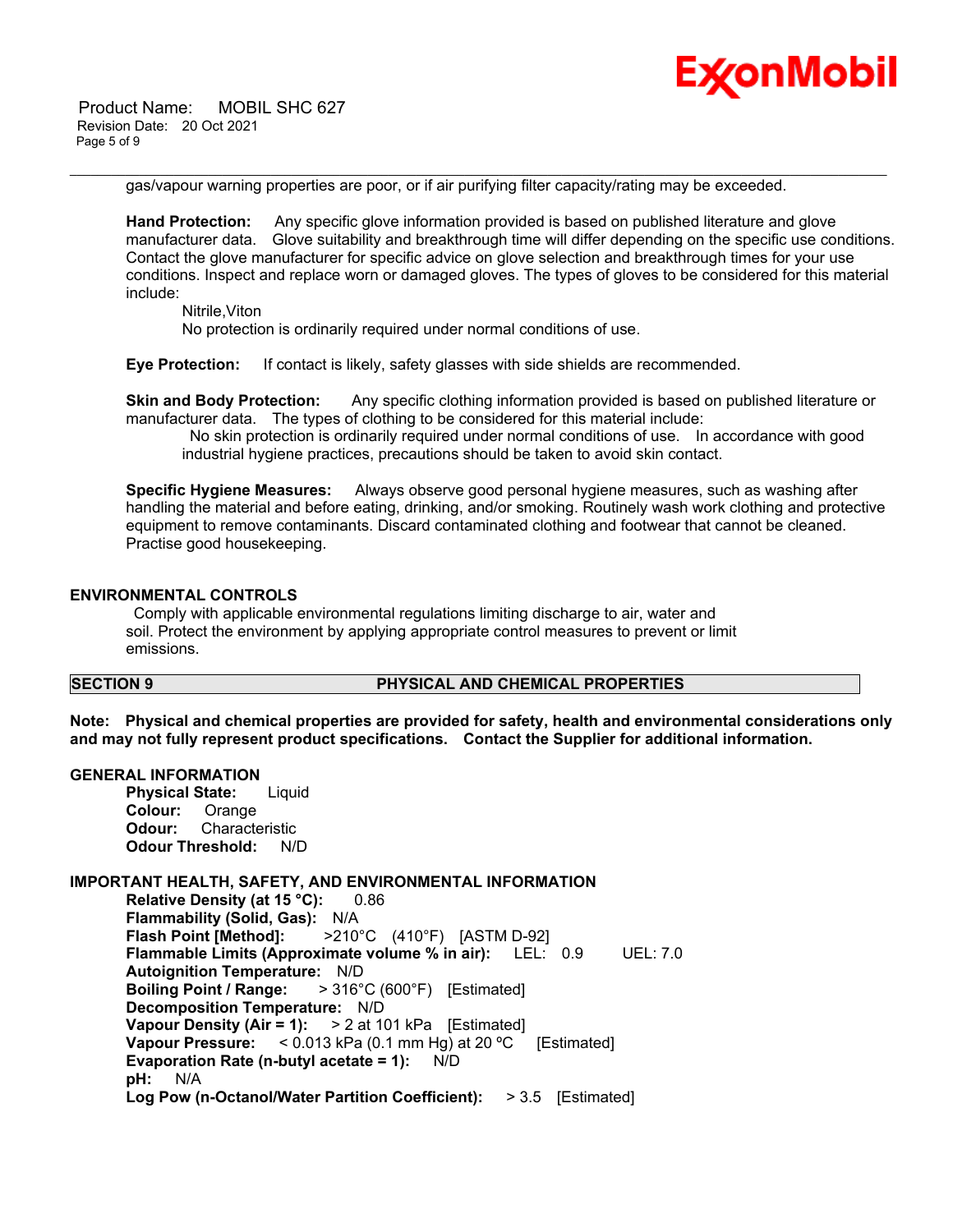

 Product Name: MOBIL SHC 627 Revision Date: 20 Oct 2021 Page 6 of 9

> **Solubility in Water:** Negligible **Viscosity:** 100 cSt (100 mm2/sec) at 40 °C | 15.5 cSt (15.5 mm2/sec) at 100°C **Oxidizing Properties:** See Hazards Identification Section.

#### **OTHER INFORMATION**

**Freezing Point:** N/D **Melting Point:** N/A<br>**Pour Point:** < -39 **Pour Point:** < -39°C (-39°F)

#### **SECTION 10 STABILITY AND REACTIVITY**

\_\_\_\_\_\_\_\_\_\_\_\_\_\_\_\_\_\_\_\_\_\_\_\_\_\_\_\_\_\_\_\_\_\_\_\_\_\_\_\_\_\_\_\_\_\_\_\_\_\_\_\_\_\_\_\_\_\_\_\_\_\_\_\_\_\_\_\_\_\_\_\_\_\_\_\_\_\_\_\_\_\_\_\_\_\_\_\_\_\_\_\_\_\_\_\_\_\_\_\_\_\_\_\_\_\_\_\_\_\_\_\_\_\_\_\_\_\_

**STABILITY:** Material is stable under normal conditions.

**CONDITIONS TO AVOID:** Excessive heat. High energy sources of ignition.

**INCOMPATIBLE MATERIALS:** Strong oxidisers

**HAZARDOUS DECOMPOSITION PRODUCTS:** Material does not decompose at ambient temperatures.

**POSSIBILITY OF HAZARDOUS REACTIONS:** Hazardous polymerization will not occur.

#### **SECTION 11 TOXICOLOGICAL INFORMATION**

#### **INFORMATION ON TOXICOLOGICAL EFFECTS**

| <b>Hazard Class</b>                                               | <b>Conclusion / Remarks</b>                                                                           |
|-------------------------------------------------------------------|-------------------------------------------------------------------------------------------------------|
| Inhalation                                                        |                                                                                                       |
| No end point data for<br><b>Acute Toxicity:</b><br>lmaterial.     | Minimally Toxic. Based on assessment of the components.                                               |
| Irritation: No end point data for material.                       | Negligible hazard at ambient/normal handling temperatures.                                            |
| Ingestion                                                         |                                                                                                       |
| Acute Toxicity: No end point data for<br>lmaterial.               | Minimally Toxic. Based on assessment of the components.                                               |
| <b>Skin</b>                                                       |                                                                                                       |
| Acute Toxicity: No end point data for<br>lmaterial.               | Minimally Toxic. Based on assessment of the components.                                               |
| Skin Corrosion/Irritation: No end point data<br>lfor material.    | Negligible irritation to skin at ambient temperatures. Based on<br>assessment of the components.      |
| Eye                                                               |                                                                                                       |
| Serious Eye Damage/Irritation: No end point<br>data for material. | May cause mild, short-lasting discomfort to eyes. Based on<br>assessment of the components.           |
| Sensitisation                                                     |                                                                                                       |
| Respiratory Sensitization: No end point data<br>lfor material.    | Not expected to be a respiratory sensitizer.                                                          |
| Skin Sensitization: No end point data for<br>lmaterial.           | Not expected to be a skin sensitizer. Based on assessment of the<br>components.                       |
| Aspiration: Data available.                                       | Not expected to be an aspiration hazard.<br>Based on physico-<br>chemical properties of the material. |
| Germ Cell Mutagenicity: No end point data<br>lfor material.       | Not expected to be a germ cell mutagen. Based on assessment of<br>the components.                     |
| Carcinogenicity: No end point data for<br>material.               | Not expected to cause cancer. Based on assessment of the<br>components.                               |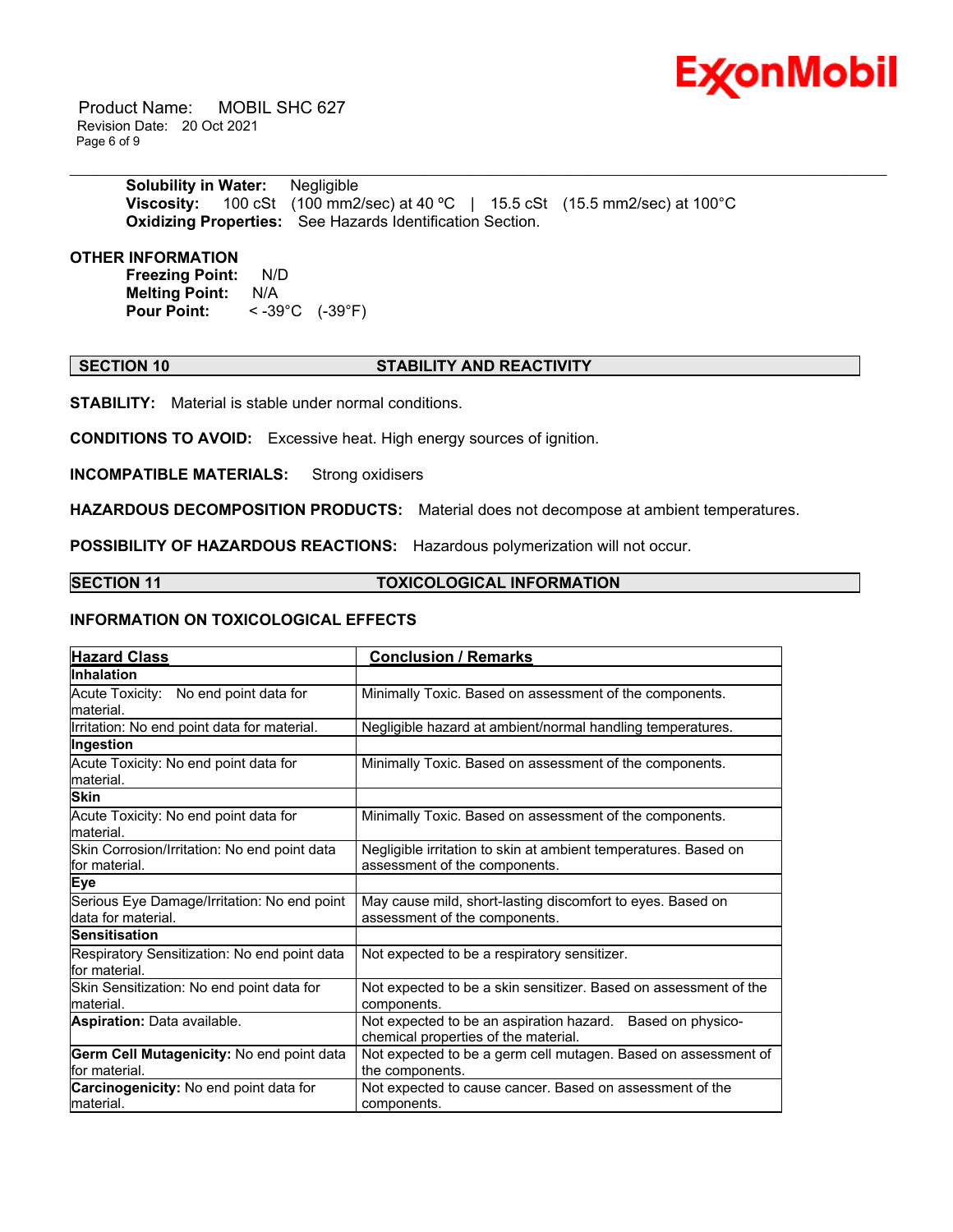

 Product Name: MOBIL SHC 627 Revision Date: 20 Oct 2021 Page 7 of 9

| Reproductive Toxicity: No end point data             | Not expected to be a reproductive toxicant. Based on assessment |
|------------------------------------------------------|-----------------------------------------------------------------|
| for material.                                        | of the components.                                              |
| Lactation: No end point data for material.           | Not expected to cause harm to breast-fed children.              |
| Specific Target Organ Toxicity (STOT)                |                                                                 |
| Single Exposure: No end point data for<br>Imaterial. | Not expected to cause organ damage from a single exposure.      |
| Repeated Exposure: No end point data for             | Not expected to cause organ damage from prolonged or repeated   |
| Imaterial.                                           | exposure. Based on assessment of the components.                |

### **OTHER INFORMATION**

#### **Contains:**

Synthetic base oils: Not expected to cause significant health effects under conditions of normal use, based on laboratory studies with the same or similar materials. Not mutagenic or genotoxic. Not sensitising in test animals and humans.

#### **IARC Classification:**

**The following ingredients are cited on the lists below:** None.

--REGULATORY LISTS SEARCHED--  $1 = IARC 1$   $2 = IARC 2A$   $3 = IARC 2B$ 

### **SECTION 12 ECOLOGICAL INFORMATION**

The information given is based on data for the material, components of the material, or for similar materials, through the application of bridging principals.

#### **ECOTOXICITY**

 Material -- Not expected to be harmful to aquatic organisms. Material -- Not expected to demonstrate chronic toxicity to aquatic organisms.

#### **MOBILITY**

 Base oil component -- Low solubility and floats and is expected to migrate from water to the land. Expected to partition to sediment and wastewater solids.

### **ECOLOGICAL DATA**

#### **Ecotoxicity**

| Test                       | <b>Duration</b> | <b>Organism Type</b> | <b>Test Results</b>                        |
|----------------------------|-----------------|----------------------|--------------------------------------------|
| Aquatic - Acute Toxicity   | 96 hour(s)      | Oncorhynchus         | LL50 1003 mg/l: data for similar materials |
|                            |                 | mykiss               |                                            |
| Aquatic - Chronic Toxicity | $21$ dav(s)     | Daphnia magna        | NOELR 1 mg/l: data for similar materials   |

### **SECTION 13 DISPOSAL CONSIDERATIONS**

Disposal recommendations based on material as supplied. Disposal must be in accordance with current applicable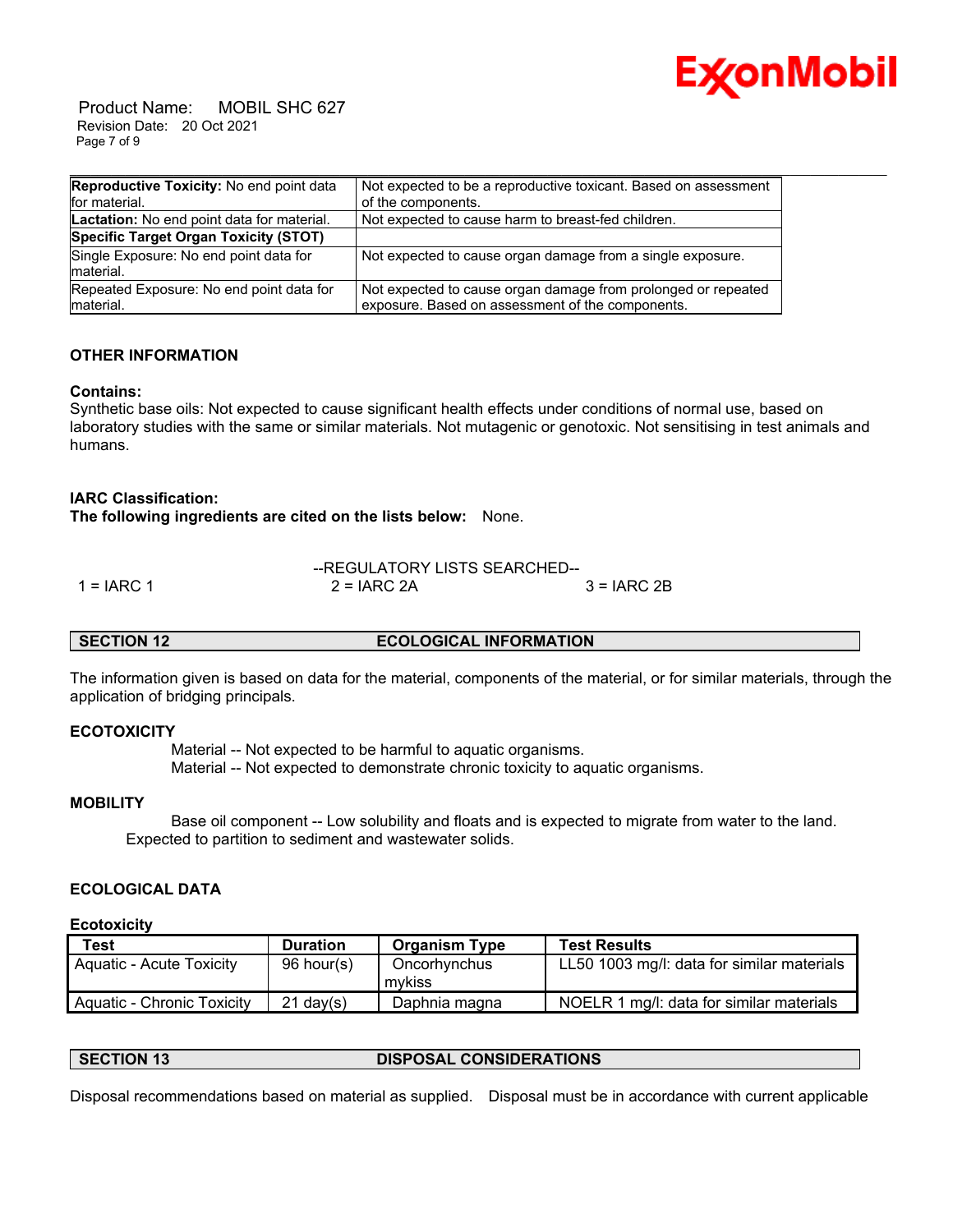# Ex⁄onMobil

 Product Name: MOBIL SHC 627 Revision Date: 20 Oct 2021 Page 8 of 9

laws and regulations, and material characteristics at time of disposal.

### **DISPOSAL RECOMMENDATIONS**

Product is suitable for burning in an enclosed controlled burner for fuel value or disposal by supervised incineration at very high temperatures to prevent formation of undesirable combustion products. Protect the environment. Dispose of used oil at designated sites. Minimize skin contact. Do not mix used oils with solvents, brake fluids or coolants.

**Empty Container Warning** Empty Container Warning (where applicable): Empty containers may contain residue and can be dangerous. Do not attempt to refill or clean containers without proper instructions. Empty drums should be completely drained and safely stored until appropriately reconditioned or disposed. Empty containers should be taken for recycling, recovery, or disposal through suitably qualified or licensed contractor and in accordance with governmental regulations. DO NOT PRESSURISE, CUT, WELD, BRAZE, SOLDER, DRILL, GRIND, OR EXPOSE SUCH CONTAINERS TO HEAT, FLAME, SPARKS, STATIC ELECTRICITY, OR OTHER SOURCES OF IGNITION. THEY MAY EXPLODE AND CAUSE INJURY OR DEATH.

\_\_\_\_\_\_\_\_\_\_\_\_\_\_\_\_\_\_\_\_\_\_\_\_\_\_\_\_\_\_\_\_\_\_\_\_\_\_\_\_\_\_\_\_\_\_\_\_\_\_\_\_\_\_\_\_\_\_\_\_\_\_\_\_\_\_\_\_\_\_\_\_\_\_\_\_\_\_\_\_\_\_\_\_\_\_\_\_\_\_\_\_\_\_\_\_\_\_\_\_\_\_\_\_\_\_\_\_\_\_\_\_\_\_\_\_\_\_

| SECTION 14 | <b>TRANSPORT INFORMATION</b>                         |
|------------|------------------------------------------------------|
|            | <b>LAND (ADG)</b> : Not Regulated for Land Transport |

**SEA (IMDG):** Not Regulated for Sea Transport according to IMDG-Code

**Marine Pollutant:** No

**AIR (IATA):** Not Regulated for Air Transport

### **SECTION 15 REGULATORY INFORMATION**

This material is not considered hazardous according to Australia Model Work Health and Safety Regulations.

Product is not regulated according to Australian Dangerous Goods Code.

No Poison Schedule number allocated by the Standard for the Uniform Scheduling of Medicines and Poisons (SUSMP) established under the Therapeutic Goods Act.

AS1940 COMBUSTIBLE CLASS: C2

### **REGULATORY STATUS AND APPLICABLE LAWS AND REGULATIONS**

**Listed or exempt from listing/notification on the following chemical inventories :** AIIC, IECSC, ISHL, KECI, PICCS, TCSI, TSCA

 **Special Cases:**

| Inventory   | <b>Status</b>           |
|-------------|-------------------------|
| <b>ENCS</b> | Apply<br>≺estrictions   |
| <b>NDSL</b> | . Apply<br>Restrictions |